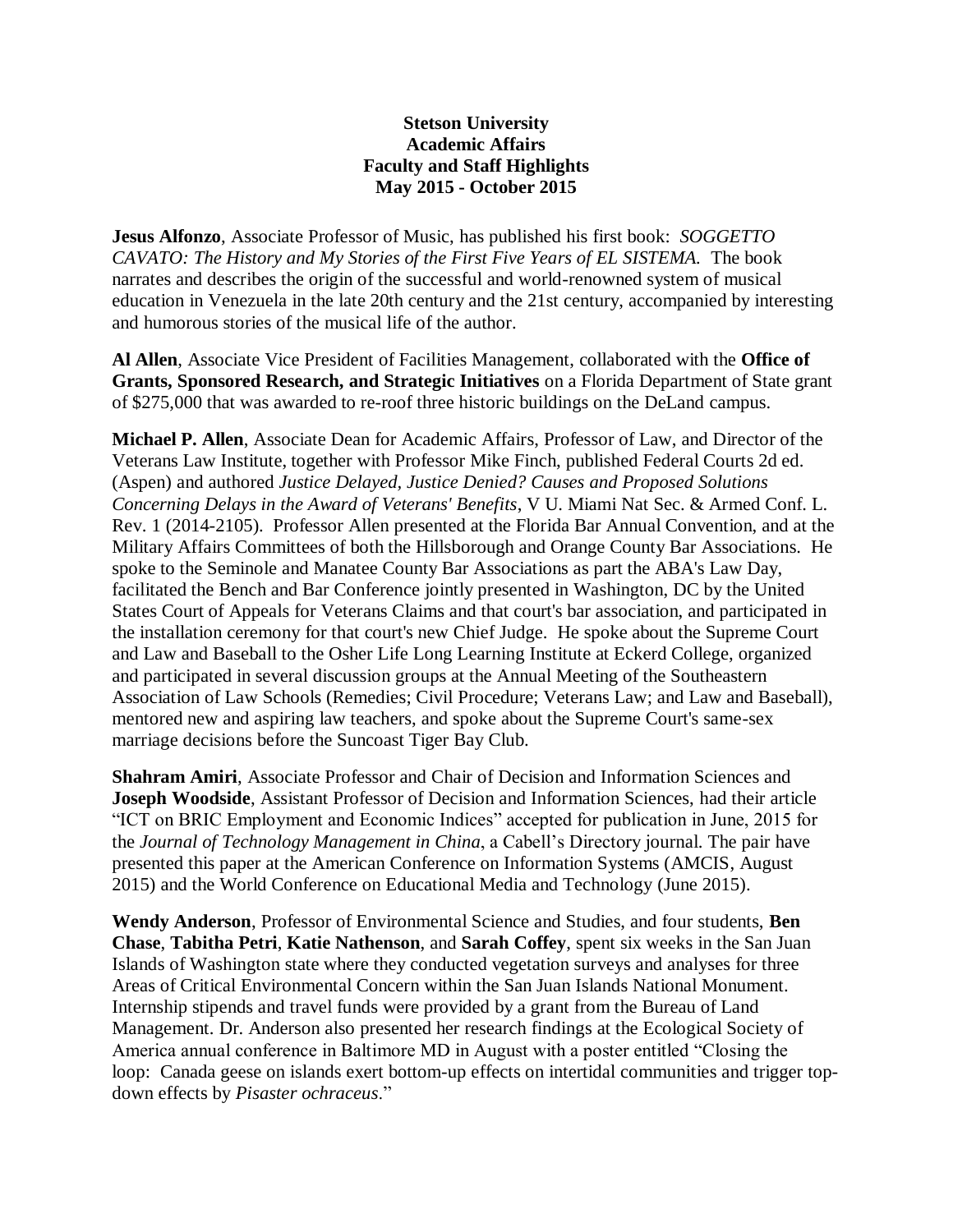**Grady Ballenger**, Professor of English, in concert with alumnus Jay Mechling '67, Ph.D, has advanced work on the Vietnam Remembrance Site to be dedicated at Homecoming. The site is tied to archives of alumni veteran personal narratives housed in the duPont-Ball Library.

**Derek Barkalow**, Associate Professor of Biology, presented "Deeper Learning via Student-Generated Digital Peer Tutorials" at the annual meeting of ISTE (International Society for Technology in Education) in Philadelphia PA, June 28-July 1. This meeting saw nearly 16,000 educators from 76 countries gather in Philadelphia to compare pedagogical strategies employing a variety of technical interfaces.

**Cynthia Batt**, Associate Professor of Law, Director of Clinical Education and Associate Director of the Veterans Law Institute, published *A Practice Continuum: Integrating Experiential Education into the Curriculum*, 7 Elon L. Rev.1 (2015); *A Glossary for Experiential Education in Law Schools*, 7 Elon L. Rev. 1, 12 (2015) (Working Group with C. Adcock, S. Brooks, J. Dunlap, C. Kaas, K. Kruse, S. Maze-Rothstein, R. Robbins); and three chapters in Building on Best Practices: Transforming Legal Education in a Changing World (LexisNexis 2015): *Delivering Effective Education in Externship Programs* (with C. Kaas, D. Schaffzin, D. Bauman); *Incorporating Experiential Education throughout the Curriculum* (with D. Maranville, L. Bliss & C. Kaas); and *Pathways, Integration, and Sequencing the Curriculum* (with D. Maranville). She presented "How Clinical Pedagogy Can Enhance Experiential Learning in Doctrinal Courses," at SEALS 2015. At the AALS Conference on Clinical Legal Education in May 2015, she presented "Effective Feedback," and also organized and presented "Birds of a Feather Teach Together."

**Mark D. Bauer**, Professor of Law, attended two conferences by invitation: the Loyola Antitrust Colloquium, and a week-long program in empirical modeling sponsored by the George Mason Center on Law & Economics. He also taught Global Aging Law in our program in The Hague.

**Dorothea A. Beane**, Professor of Law and Co-Director, Institute on Caribbean Law and Policy, secured support from the U.S. Attorney's Office from the Middle District of Florida for the American Caribbean Law Initiative's internship programs in the Cayman Islands. She was reelected to her position as the Vice-President of the Code Enforcement Board for the City of St. Petersburg, Florida.

**Cindy Bennington**, Professor of Biology, and **Karen Cole**, Director of the Gillespie Museum, are co-editors of a special edition of *The Southeastern Naturalist* entitled *Conservation, Restoration and Education: In situ natural history education.* Based on abstracts submitted in June, Drs. Cole and Bennington invited sixteen lead authors and their coauthors to submit manuscripts for the edition. The review process began in mid-September.

**Robert D. Bickel**, Professor of Law, taught a course for Florida Judges on "The Role of the Courts in the History and Future of Equal Justice" at the 2015 Florida College of Advanced Judicial Studies. He continues to work with the Newseum Institute in Washington on a national course based on his Civil Rights Interview Project.

**Mike Bitter**, Rinker Distinguished Professor of Accounting, had his paper "Accounting Administrators' Perceptions of Impediments to Seeking AACSB Accounting Accreditation" (coauthored with Dr. Laurie Henry) accepted for publication in *The Accounting Educators' Journal*.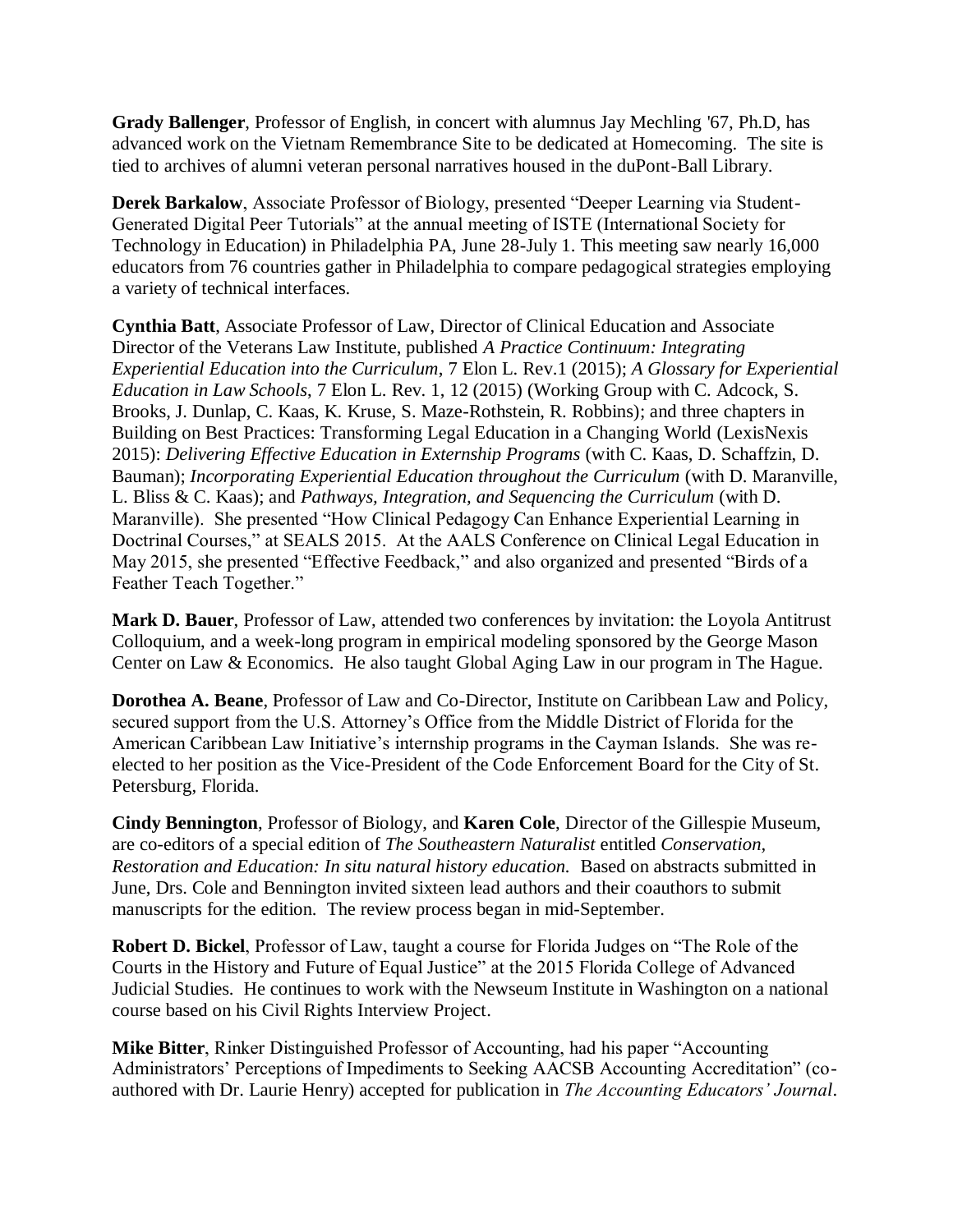He currently serves on the Editorial Review Board for the *International Business Research, Teaching, and Practice* journal and for the *Journal of International & Interdisciplinary Business Research*. He is also a member of the International Interdisciplinary Advisory and Editorial Board (IIAEB) and reviews papers for *The Accounting Educators' Journal*.

**David Bjella**, Professor of Music, enjoyed another busy summer of teaching and performing in England, Wales, Arkansas, and South Dakota. He was featured as soloist with the Stetson University Chamber Orchestra on their tour to the UK and also was asked to teach some very talented Welsh cellists at the Beaumaris Festival. He then served on the faculty at the Hot Springs Music Festival in Arkansas for two weeks and then finished up the summer performing with the Orlando Chamber Soloists in the Black Hills of South Dakota.

**Paul Boudreaux**, Professor of Law, assumed the editorship of the *Journal of International Wildlife Law and Policy*, which Stetson students and Professor Gardner have supervised for many years. He accepted an offer to publish an article on suburban sprawl and large-lot zoning in the *Maine Law Review*, and he published opinion columns on elections law in the *Washington Post* online and in the *Miami Herald*.

**Brooke J. Bowman**, Associate Director for the Center of Excellence in Advocacy, Professor of Legal Skills, and Moot Court Advisor, continues as the Editor in Chief of Legal Writing: The Journal of the Legal Writing Institute, now available in an online only format at [www.legalwritingjournal.org.](http://www.legalwritingjournal.org/) She taught the National Association of Legal Assistants Certified Paralegal Examination Review Course, Legal Research, for the Central Florida Paralegal Association; designed and moderated a panel at the 2015 Association of Legal Writing Directors Biennial Conference entitled, "What Do I Have to Do to Get Published Around here?"; and cocoached (with Professor Flowers and Professor Adams) the Robert Orseck Memorial Moot Court Competition team to a second-place finish, judged by the justices of the Florida Supreme Court.

**Valrie Chambers**, Associate Professor of Accounting and Tax, actively contributed to scholarly blogs with the following posts: *Making the Next Tax Season a Better One* with G. Schreiber, Jr. in AICPA Insights; *A Key Step that ID Theft Victims May Overlook* with B. Thorne in AICPA Insights; and a contribution to *CPAs Share Lessons from Dads* in the *Journal of Accountancy* blog*.* Dr. Chambers also participated in a panel presentation at the AICPA's High Wealth Conference in May.

**Valrie Chambers**, Associate Professor of Accounting and Tax, and **Jud Stryker**, Professor of Accounting and Eugene M. Lynn Professor of Business, had their paper, with co-author Brian Elzweig, "Unequal Tax Effects for Equivalent Stock Losses" published in July, 2015 in *Tax Notes*.

**Dione Chandler**, Adjunct Professor of Music, co-directed and taught at Stetson University's 32nd Annual Double Reed Workshop. In July, she gave a clinic to Pinellas County Band Directors entitled "Oboe 101." She co-commissioned a new work by composer **Sydney Hodkinson**, Almand Chair of Composition and Adjunct Professor, with a tentative premiere date is in the spring 2016. On September 22, she collaborated with colleagues **Tamara Phillips**, **Jessica Speak**, **Kathy Thomas**, and **Kristie Born** in a faculty recital in Lee Chapel.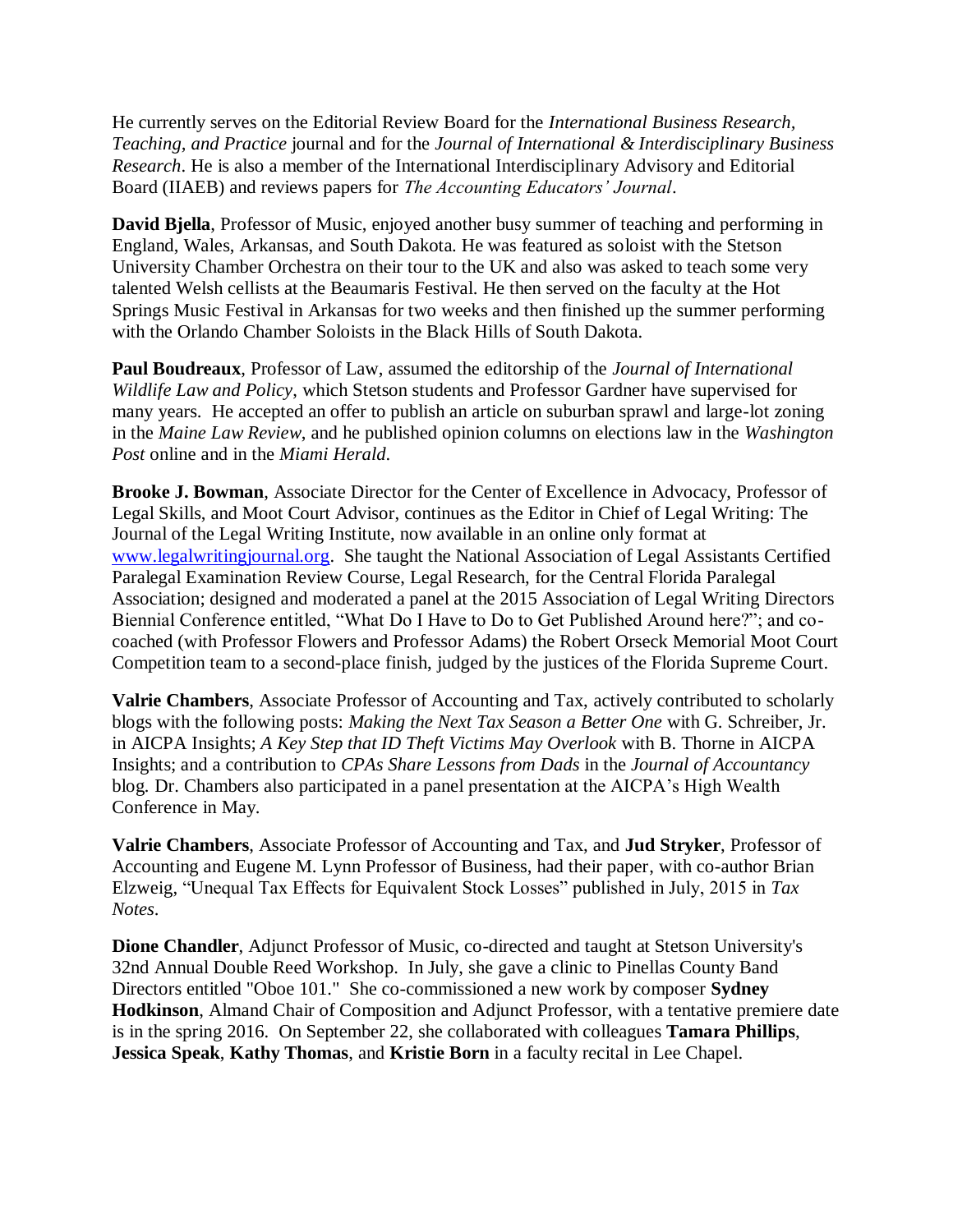**Chris Colwell**, Associate Professor of Education, serves as the Principal Investigator (PI) and **Rajni Shankar-Brown**, Associate Professor of Education, serves as co-Principal Investigator (co-PI) for a Florida Department of Education grant for \$1,148,923 to create the Volusia Center for Excellence in Education. Stetson serves as the lead institution in the collaborative grant. The partners consist of Bethune-Cookman University, New Teacher Center, and School District of Volusia County.

**B. Tod Cox,** Assistant Professor of Marketing, has incorporated selling Hatter Benefits memberships to DeLand area businesses into one of his courses. Hatter Benefits is a discount card for Stetson students that is supported by Stetson's American Marketing Association Club and Stetson's Alumni Association. The class also hosted a Sales Executive Panel open to all Stetson students where 7 sales executives from diverse backgrounds discussed and answered student questions about the wide variety of opportunities of careers in sales. Dr. Cox participated Texas A&M University's ECE External Development and Advisory Council meeting in College Station, TX April. He taught a session on Game Theory in Marketing in April to a group of MBA students from Athens University of Economics and Business who were visiting Stetson's Celebration campus and central Florida area businesses. Lastly, Dr. Cox presented his research on "Modeling Choices for a Segment Size of One: Marketing Nirvana?" at the 2015 Marketing Science Conference in Baltimore, MD in June.

**Paul Croce**, Professor of History, presented a paper at the Summer Institute in American Philosophy in Dublin, Ireland in June: "The Incarnation Writ Large: William James's 'Personal Religion,' Empirical Mysticism, and the Origins of Modern Spirituality." [http://www.american](https://email.ad.stetson.edu/owa/redir.aspx?C=6FSuQBFkWESws_CH9s6eAu0BuA66vtIIpfcAmcbeMQPo24SGze2YMDNWLKGEoRpgYI6JsUU9nrE.&URL=https%3a%2f%2femail.ad.stetson.edu%2fowa%2fredir.aspx%3fC%3dCALD_kRtukSfdzvN2dRLPotqd2kx_NEIqSBIppTGVoGBOi0IesACKmJ_oZcDeR1uUPcOGhsk4KE.%26URL%3dhttp%253a%252f%252fwww.american-voice.org%252findex.php%252fsummer-institute-in-american-philosophy)[voice.org/index.php/summer-institute-in-american-philosophy](https://email.ad.stetson.edu/owa/redir.aspx?C=6FSuQBFkWESws_CH9s6eAu0BuA66vtIIpfcAmcbeMQPo24SGze2YMDNWLKGEoRpgYI6JsUU9nrE.&URL=https%3a%2f%2femail.ad.stetson.edu%2fowa%2fredir.aspx%3fC%3dCALD_kRtukSfdzvN2dRLPotqd2kx_NEIqSBIppTGVoGBOi0IesACKmJ_oZcDeR1uUPcOGhsk4KE.%26URL%3dhttp%253a%252f%252fwww.american-voice.org%252findex.php%252fsummer-institute-in-american-philosophy)

**Roslyn Crowder**, Assistant Professor of Biology, was invited as a Scholar in Residence in the laboratory of Christine Vogel at the Department of Biology at New York University during June 8-26, 2015. Dr. Crowder has developed several successful fund-raising initiatives through the **Office of Grants, Sponsored Research, and Strategic Initiatives**. Those consist of \$2,000 from the Diane Lynn Family Foundation; \$5,005 from the Dr. Harrry J. Heeb Foundation; and \$2,615 from Stetson's first crowdfunding initiative.

**Laura Crysel**, Assistant Professor of Psychology, had a co-authored article published: Crysel, L. C., Cook, C. L., Schember, T. O., & Webster, G. D. (2015). "Harry Potter and the measures of personality: Extraverted Gryffindors, agreeable Hufflepuffs, clever Ravenclaws, and manipulative Slytherins." *Personality And Individual Differences*, 83174-179. doi:10.1016/j.paid.2015.04.016

**Joel B. Davis**, Professor of English, published the article "Tudor Political Theory and Sidneian Prose," in *The Ashgate Research Companion to the Sidneys, 1500 - 1700*, vol. 2: Literature, Eds. Margaret P. Hannay, Mary Ellen Lamb, and Michael Brennan. *Ashgate*, 2015, pp. 175-186.

**Kirsten K. Davis**, Professor of Law, Director of Legal Research and Writing, and Director of the Institute for the Advancement of Legal Communication, designed, taught in, and administered the new Legal Communication Voluntary Enrichment Program. Professors Jason Palmer, Lance Long, and Catherine Cameron taught a number of sessions, and the Institute also benefitted from the contributions of Professor Kelly Feeley and Visiting Professor Lisa Reel-Schmidt.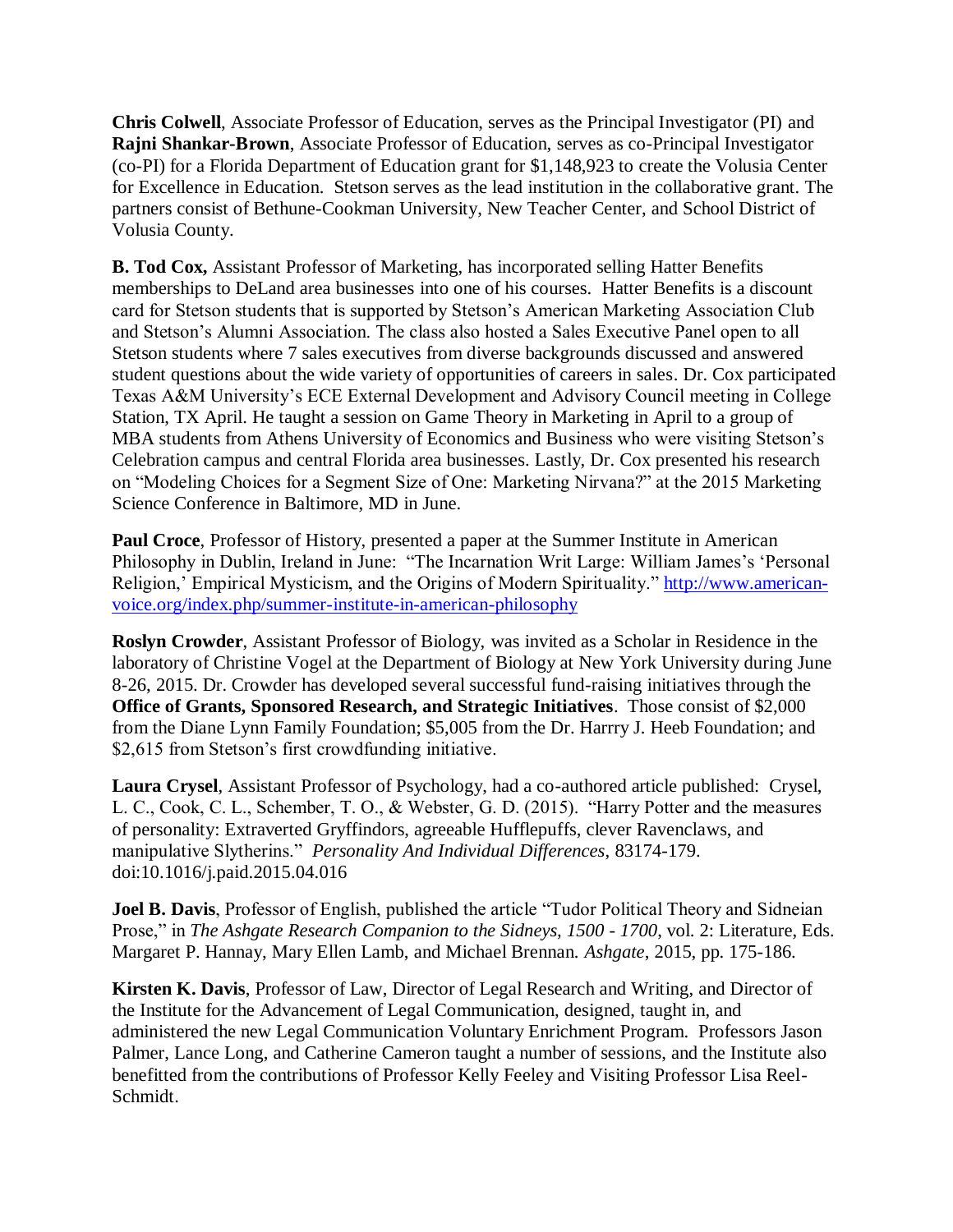**Andy Dehnart**, Visiting Assistant Professor of Journalism, won the first place award from the Society for Professional Journalists' Florida chapter for long-form blog writing for "Finding the real in reality television," which appeared on his blog, *reality blurred*. <http://www.spjflorida.com/2015/08/2015-sunshine-state-awards-winners/>

**Leigh DeLorenzi**, Assistant Professor of Counselor Education, will have a co-authored chapter published in October in a book: Paladino, D. & DeLorenzi, L. (2015). **"**Counseling with older adolescents." In Smith-Adcock, S.L. (Ed), *Counseling Children and Adolescents.* Thousand Oaks CA: Sage Publications. In September, Dr. DeLorenzi presented an educational session entitled "The Impact of Trauma Therapies on the Brains of Traumatized Children" for the Florida Mental Health Counselors Association Conference in Orlando, Florida.

**Leigh DeLorenzi** and **Page Thanasiu**, Assistant Professors of Counselor Education, and **Leila Roach**, Associate Professor of Counselor Education, will be presenting a roundtable discussion on the "ABC's of Treating Childhood Trauma" at the Association for Counselor Education and Supervision National Conference in Philadelphia PA on October 11.

**Lizzie Dement**, Assistant Director of Leadership Development, has been elected to serve as the 2015-2017 Communications Chair of the NASPA Women in Student Affairs Knowledge Community, and was asked to Chair the 2015-2016 NASPA Women in Student Affairs Restructuring Committee.

**Michelle DeMoss**, Associate Professor of Marketing and Dennis C. McNamara Sr. Chair of Marketing, is participating with her MKT316 (Consumer Dynamics) in International Coastal Cleanup and her JSEM Social Marketing course (MKTG391JS) is developing two social marketing plans to assist the County of Volusia in implementing its Sustainability Action Plan. Dr. Demoss also presented a paper entitled "Would Gandhi Have Recycled? Leadership and Corporate Social Responsibility" at the 2015 Global Business and International Management Conference and will be presenting a case embryo entitled "Going Green at the Proximity Hotel" at the 2015 North American Case Research Association (NACRA) Conference.

**Debbi Dinkins**, Associate Dean of the Library and Professor, chaired the annual ICUF Libraries Group Meeting in May at Warner University in Lake Wales.

**Jason Evans**, Assistant Professor of Environmental Science and Studies, received two major research grants through the NOAA Sea Grant program to work on sea level rise impacts on coastal communities. Focusing locally, Dr. Evans received \$200,000 from Florida Sea Grant for a project entitled, "From the Bottom Up: Implementing Resiliency at the Local Government Level Through Data-Driven Analyses and Community Engagement." With this grant, he and his students, senior **Emily Niederman** and sophomore **George Winsten**, are working with the Satellite Beach, FL community. Dr. Evans is also representing Florida as a PI on a Southeast Atlantic Regional Sea Grant project to study the use of elevation certificates in damage assessment and coastal resilience planning. The total award for this grant is \$354,000, with \$76,000 coming to Stetson. Dr. Evans is co-author of an article published in September in the journal *Climatic Change* entitled "Effects of local drought condition on public opinions about water supply and future climate change."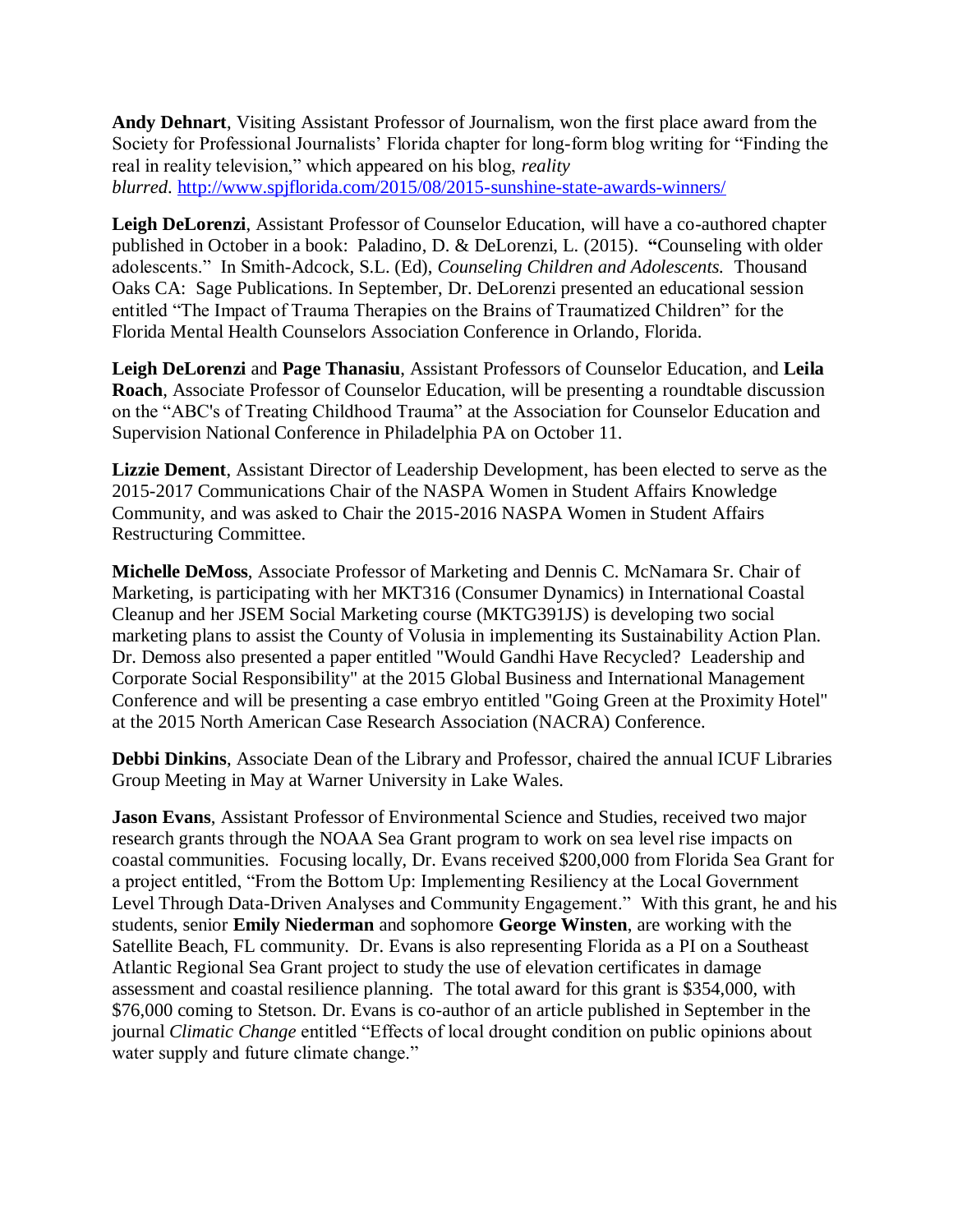**Thomas J. Farrell**, Professor of English, published "The Meanings of Middle English *Wight*" in *The Chaucer Review* 50 (2015): 178-197. Dr. Farrell participated in an on-campus May workshop run by Peter Robinson, leader of the *Canterbury Tales Project*, certifying him as a Co-Leader on the project and training two students as transcribers.

**Roberta Smith Favis**, Professor of Art History, Emerita and Curator of the Vera Bluemner Kouba Collection, won a grant of \$6,500 from the Stockman Family Foundation to conserve Japanese wood blocks in the Bluemner Collection.

**Chris Ferguson**, Associate Professor of Psychology, was named a fellow of Division 46 (Media Psychology and Technology) of the American Psychological Association (APA). Dr. Ferguson was previously named a Fellow of Division 1. Additionally, he won an award of \$2,480 from APA. Dr. Ferguson also published a paper with Stetson student co-authors: Ferguson, C. J., Barr, H., Figueroa, G., Foley, K., Gallimore, A., LaQuea, R., Merritt, A., Miller, S., Nguyen-Pham, H., Spanogle, C., Stevens, J., Trigani, B., & Garza, A. (2015). "Digital poison? Three studies examining the influence of violent video games on youth." *Computers in Human Behavior,* 50, 399-410*.*

**Michael Finch**, Professor of Law, together with Associate Dean Mike Allen, published the second edition of *Federal Courts*, Aspen Publishing's leading casebook on federal courts. Professor Finch will serve as acting director of Stetson's Academic Success Program in the coming academic year. He will focus his efforts on increasing the amount of assessment and feedback students receive.

**Mayhill Fowler**, Assistant Professor of History, presented a paper, "Jews, Ukrainians, Soviets?: Backstage in the Yiddish Theaters of Soviet Ukraine," at "Jews and 'Small Nations' in Eastern Europe: Cultural Autonomy and Nation-Building in the Western Borderlands of Russia, 1905- 1939," International Workshop, 1-2 July 2015, University of Southampton. Dr. Fowler was an invited faculty participant and organizer for the Seventh International Social Science Summer School in Ukraine: "Borders in the Post-Socialist Space: Past, Present, Future," in Chernivtsy, Ukraine.

**Krista Franco**, Assistant Professor of Theatre Arts, completed her tenth summer season as Production Manager and Resident Scenic Designer for the Endstation Theatre Company in Lynchburg, Virginia.

**Royal C. Gardner**, Professor of Law and Director of the Institute for Biodiversity Law and Policy, chairs the Ramsar Convention's scientific advisory body for 2013-2015. He was the lead author of a Ramsar Briefing Note with ten scientists, titled *State of the World's Wetlands and their Services to People: A compilation of recent analyses*. He discussed the state of the world's wetlands during his Chair's report at a plenary session of the 12th Meeting of the Conference of the Contracting Parties to the Ramsar Convention. More than 800 representatives from 140 countries attended this meeting, held in Punta del Este, Uruguay, in June 2015. In August, the governments of Canada, Mexico, and the United States nominated Professor Gardner to continue to serve on the Ramsar Scientific and Technical Review Panel for 2016-2018.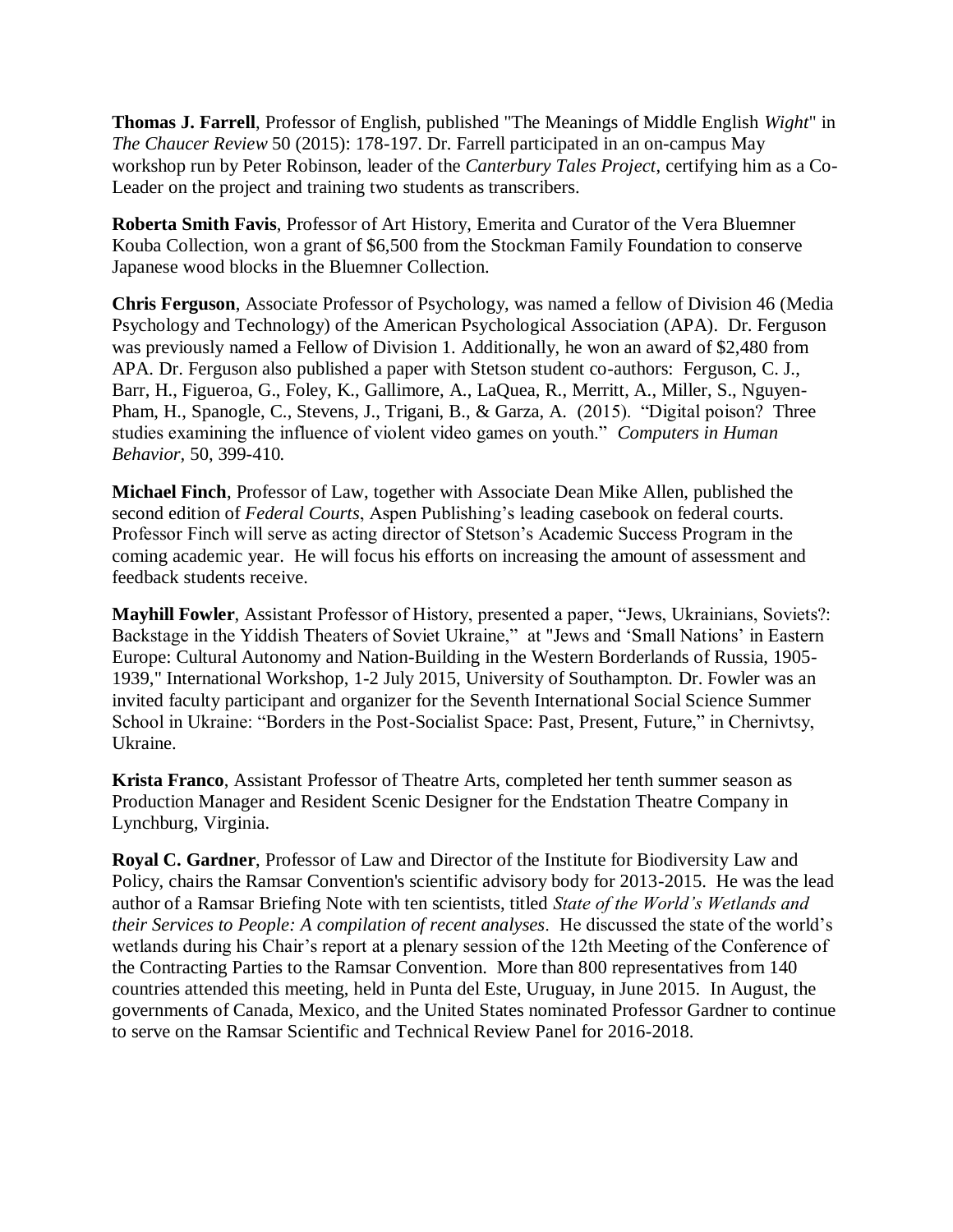**Missy Gibbs**, Professor of Biology, gave a presentation on her armored catfish research at the American Society of Ichthyologists and Herpetologists' annual meeting in Reno NV in July. She was also named the chair of the Web Content Committee for this professional organization.

**Deborah Goldring,** Assistant Professor of Marketing, published "Reputation Orientation: Improving marketing performance through corporate reputation building" in *Marketing Intelligence & Planning*. She continues to serve as an ad-hoc reviewer for the *Journal of Marketing Theory and Practice*, *Journal of Services Marketing*, and *Journal of Retailing and Consumer Services*.

**Ben Goss,** Associate Professor and Director of Sport Business, held the second annual Spotlight open house event in April, attended by over 100 people and 10 sport properties, and was keynoted by Orlando City Soccer Club founder and president Phil Rawlins. The program engaged the PGA TOUR of Jacksonville, who commissioned Dr. Goss's Contemporary Sport Media course to help them design ways to better reach Millennial audiences. The class also engaged Stetson Athletics, who commissioned the Sport Event Management course to help design, develop, and implement the Wes Berner Homecoming Classic golf fundraiser, which generated more than \$10,000 in profit for Stetson Athletics' general fund.

**Alan Green**, Assistant Professor of Economics, presented a paper and chaired a session at the American Economics Association Conference on Teaching and Research in Economics Education at the end of May. The paper presented results from a study on the impact of a digital simulation on performance in introductory economics courses. The simulation used was designed by Dr. Green and programmed by Stetson Computer Science students with support from the Dean's Fund. The study was done in collaboration with **Christopher De Bodisco**, Assistant Professor of Economics, who also used the simulation in his classes.

**Savannah-Jane Griffin**, Director of Community Engagement, and **Kevin Winchell**, Assistant Director of Community Engagement and Bonner Program, prepared and won a \$60,000 grant to support Stetson's AmeriCorps Corporation for National & Community Service Program.

**Laura Gunn**, Associate Professor of Integrative Health Science, co-authored an article: Riboli-Sasco, E., Leslie, J., Felix, L., Head, R., Car, J., and Gunn, L.H. (2015). "Effectiveness of Communication Strategies Embedded in Social Marketing Programs on Health Behaviors and Related Health and Welfare Outcomes in Low and Middle Income Countries (Protocol)." *Campbell Systematic Reviews*, 11(3). Dr. Gunn delivered an invited presentation on **"**Public Health & Medical Program Evaluation in Aging and Diabetic Populations" at the Mathematical Association of America (MAA) Centennial Conference – Celebrating a Century of Advancing Mathematics in Washington DC on August 5. Dr. Gunn has also won a research subagreement of \$50,000 from the Imperial College of Science, Technology, and Medicine in London for diabetic eye assessment.

**Carol E. Henderson**, Professor of Law, published *Scientific Evidence Resources on the Web*, 54 The Judges' Journal 35 (ABA, Summer 2015) (co-authored with Diana Botluk), and *Reflections on* Daubert*: A Look Back at the Supreme Court's Decision*, Journal of Philosophy, Science & Law, Georgia Institute of Technology,<http://jpsl.org/archives/reflections-daubert> (with Dr. Jason Borenstein). She presented "Improving the Gate – The Future of the Courts and Forensic Science," at The Role of the Courts in Improving Forensic Science, ABA CLE at Northwestern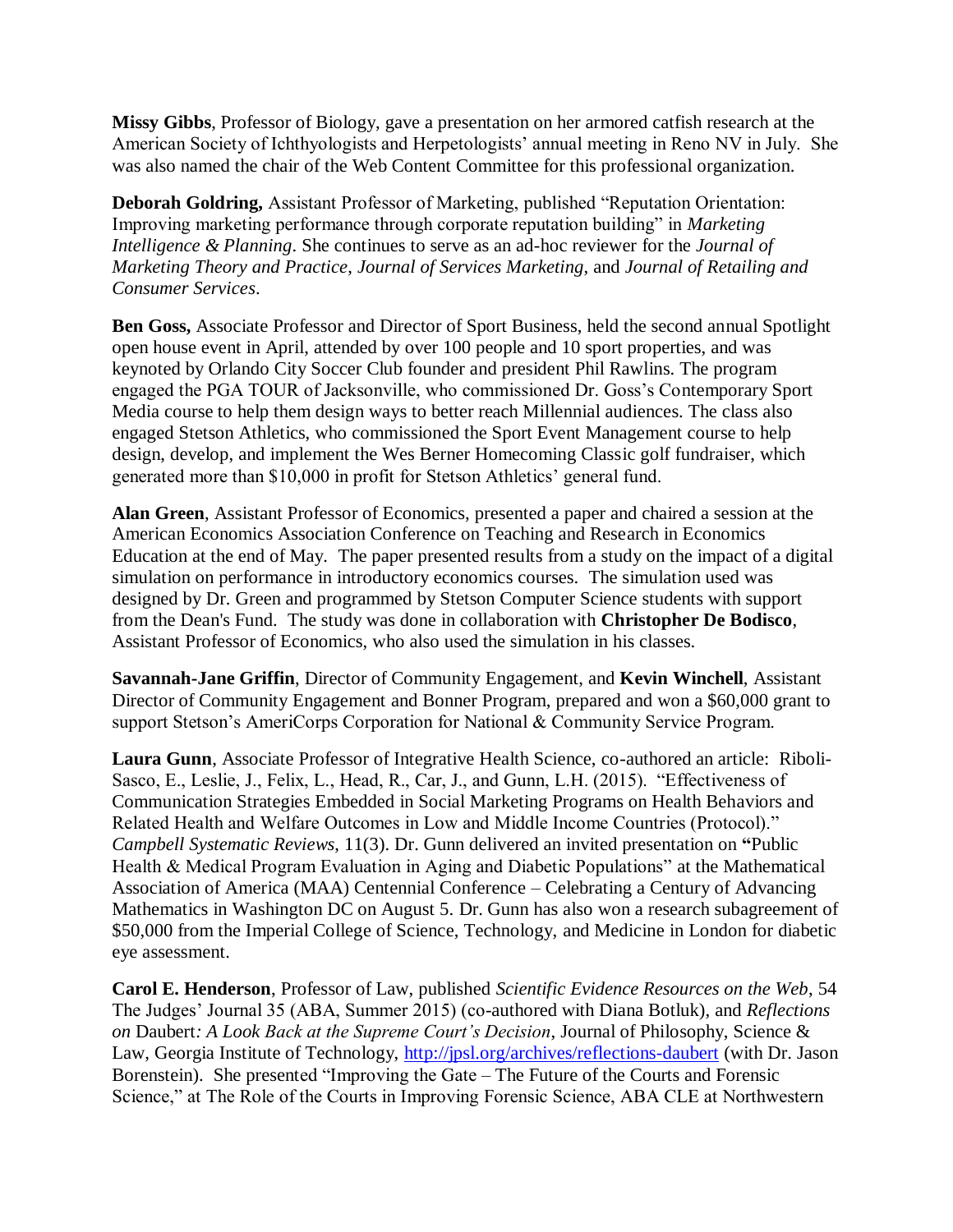University School of Law in Chicago in April; and will be presenting "Judicial and Legal Education in the Forensic Sciences: How Far Have We Progressed on the Path Forward?" at the European Academy of Forensic Sciences in Prague, Czech Republic in September 2015. She developed and serves as course leader for the online course, "Locating, Evaluating and Selecting Expert Witnesses" produced by The National Clearinghouse for Science, Technology and the Law (NCSTL) at Stetson University College of Law and The Law Enforcement Innovation Center (LEIC) at the University of Tennessee's Institute for Public Service. Last Spring, Professor Henderson joined The Royal Society's Working Group on The Paradigm Shift for UK Forensic Science at Chicheley Hall, Buckinghamshire , as one of thirty judges, scientists, policy makers, and lawyers invited to discuss the current scientific landscape and vision of forensic science, scientific evidence and its value, and to identify research gaps and make suggestions for additional research in law and science.

**Bruce R. Jacob**, Dean Emeritus and Professor of Law, spoke on the subject of ineffective assistance of counsel before the students in the Innocence Project at the College of Law. As the faculty advisor to the Phi Delta Phi legal fraternity, he participated in the ceremony inducting new members into the fraternity. He presented at the Hillsborough Association of Women Lawyers in Tampa, and he published *Judges at Nuremberg: Stetson's Connection to the War Crimes Trials*, 44 Stetson Law Review 695 (2015).

**Lamerial Jacobson**, Brown Teacher-Scholar in Counselor Education, was co-author on an article: Jacobson, L., Daire, A., Abel, E.M., & Lambie, G.W. (2015). "Gender expression differences in intimate partner violence victimization, perpetration, and attitudinal acceptance among LGBTQ college students." *Journal of LGBT Issues in Counseling*, 9(3), 199-216.

**Chris Ferguson**, Associate Professor of Psychology, **Asal Johnson**, Assistant Professor of Integrative Health Science, and **Rajni Shankar-Brown**, Associate Professor of Education, participate in the weeklong Council on Undergraduate Research's Proposal Writing Institute in Minneapolis, July 16-20, 2015.

**Matt Hurst**, Assistant Professor of Finance, submitted his paper, "The Behavior Heuristics Responsible for Formation and Liquidation of Tax Holding Accounts" to the *Journal of Behavioral Accounting,* an AAA journal. This is the first in a series that investigates the theoretical and empirical impacts of behavioral biases present when investors face significant taxable liabilities. Dr. Hurst also recently passed his CFA Level I Exam on his first try. Three levels of exams are required to get certification in being a Certified Financial Analyst. This is a globally recognized certification in assessing the abilities, competence and integrity of a professional financial investment analyst.

**Monica Jeancola**, Assistant Professor of Accounting, attended the IMA's 96th Annual Conference & Expo in Los Angeles, CA in June. The primary purpose for her attendance was to attend the student Case Competition final presentations where the top four student groups from across the country presented their solution to the case for final judging. Her plan is to identify one or more teams of Stetson students to enter this year's case competition. Dr. Jeancola also recently attended the American Accounting Association's first Accounting IS Big Data conference in New York City, along with Dr. **Fred Augustine**, Professor of Information Systems. Dr. Jeancola will be working with the department and the DIS faculty to further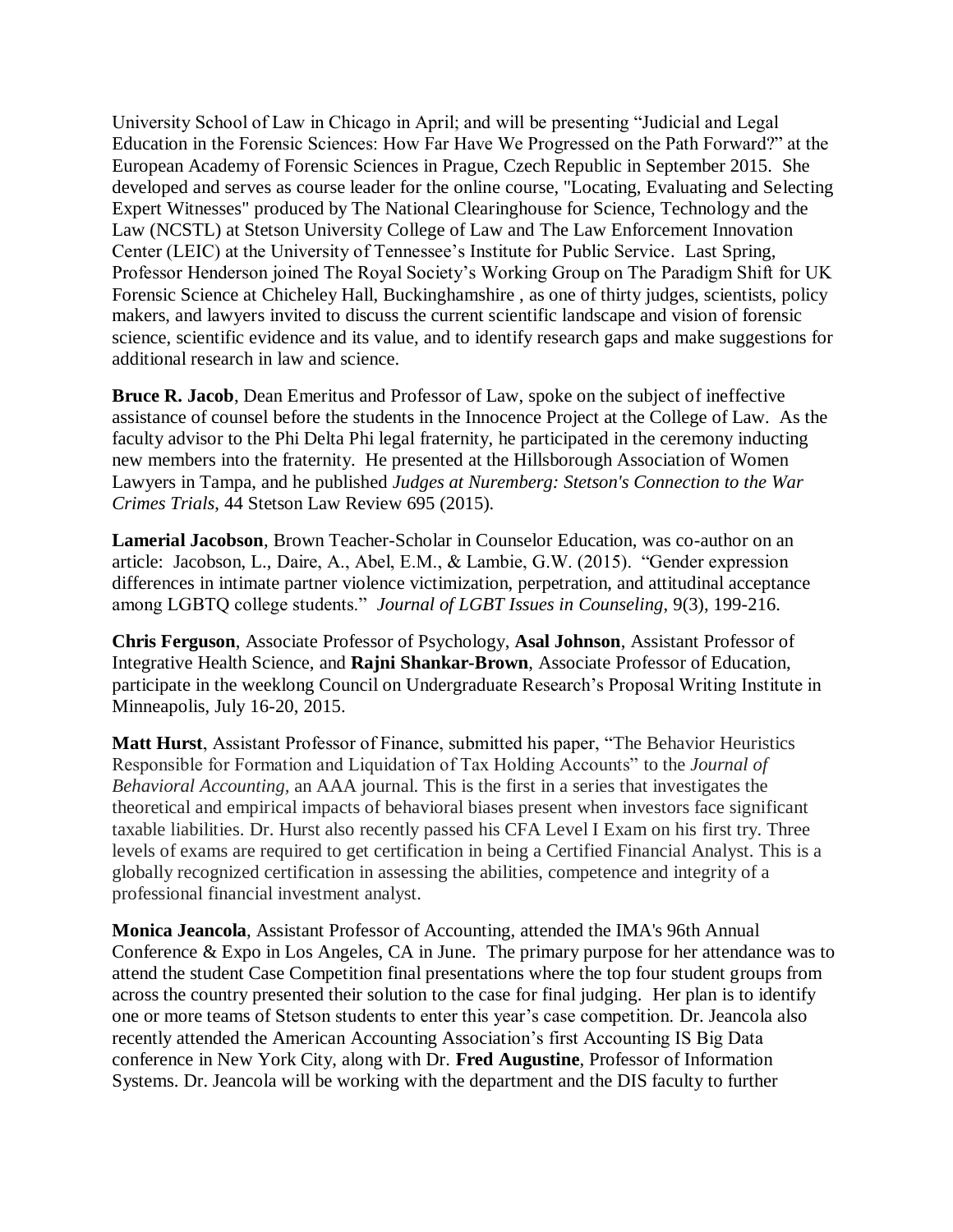incorporate information systems, technology, and data analytics into the accounting curriculum at both the undergraduate and graduate levels.

**Asal Johnson**, Assistant Professor Integrative Health Science, and **Joseph Woodside**, Assistant Professor of Decision and Information Sciences presented their paper "Developing Curricular Modules in Context: Mobile Healthcare Security" in May, 2015 at The 2015 NSF Workshop on Computing in Context. In July, the pair presented another paper with **Jaqueline Pollack**, class of 2015, entitled "Socio-Spatial Analysis of Suicide" at The International Conference on Health Informatics and Medical Systems.

**Sidney Johnston**, Grants & Contracts Manager, prepared a blind-peer review of an article considered for publication by the *Florida Historical Quarterly*. He presented two separate guest lectures on crowdfunding and public history in classes taught by Harry Price, Associate Professor of Chemistry, and Dr. Kimberly Reiter, Associate Professor of History (respectively).

**Amelia Michele Joiner**, Associate Professor of Legal Skills, presented to lawyers and judges from Argentina on the American jury selection process and advocacy skills. With Professor Rose, she taught a two-day intensive course in fundamental advocacy skills to both Irish lawyers and law students at University College Dublin, and co-taught in the College of Law's inaugural Oxford program, teaching both introductory and advanced advocacy skills to more than 40 law students from around the world.

**Scott A. Jones**, Associate Professor and Chair of Marketing, participated in a FSEM Brown Bag luncheon to discuss his participation in last year's Teaching Circle on the topic of Teaching Globally.

**Timothy Kaye**, Professor of law, published *ABA Fundamentals: Products Liability Law*, published by the American Bar Association.

**Sims Kline**, Research Librarian and Associate Professor, had his article, "The Embedded Librarian: Beyond the Course Connection," published in the *Southeastern Librarian* in the Summer 2015 issue.

**Camille King**, Professor of Psychology, was awarded a NIH subcontract for \$35,375 through Florida State University to continue her research of the central gustatory system.

**Eric Kurlander**, Professor of History, has co-edited a volume with Dr. Monica Black of the University of Tennessee entitled *The Nazi Soul Between Science and Religion: Revisiting the Occult Roots of Nazism*. This volume will appear in October. The book includes Dr. Kurlander's chapter, "Hitler's Supernatural Sciences: Astrology, Anthroposophy, and World Ice Theory." [http://www.camden-house.com/store/viewItem.asp?idProduct=14967](https://email.ad.stetson.edu/owa/redir.aspx?C=6FSuQBFkWESws_CH9s6eAu0BuA66vtIIpfcAmcbeMQPo24SGze2YMDNWLKGEoRpgYI6JsUU9nrE.&URL=http%3a%2f%2fwww.camden-house.com%2fstore%2fviewItem.asp%3fidProduct%3d14967)

**Matt Kurz**, Director of Student Development and Campus Vibrancy, was re-appointed to the NASPA Florida Men and Masculinities Knowledge Community as its statewide chair.

**Roxanne Lewis**, International Student and Scholar Services Coordinator at WORLD: The David and Leighan Rinker Center for International Learning, and **Jelena Petrovic**, Assistant Professor of Communication and Media Studies, co-presented a poster entitled "First Friends Pilot Fall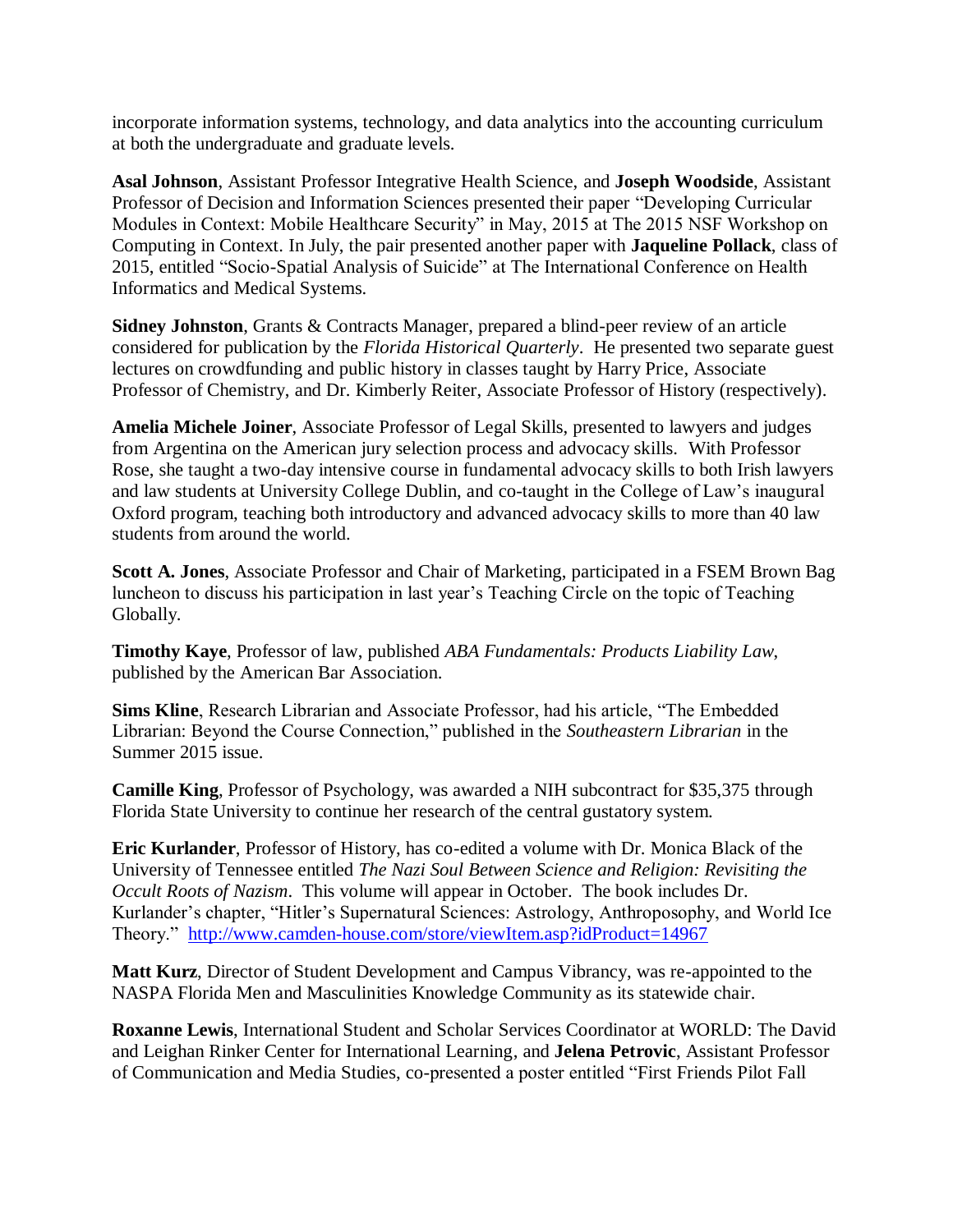'14: Internationalize Your Course Through Conversation" at the Stetson University Teaching & Learning Colloquium on April 10, 2015.

**Lance N. Long**, Professor of Legal Skills, presented "Leading in Teaching Legal Writing and Casebook Courses," at the Northwestern Legal Writing Conference, and "Speaking for the Trees: How to Improve Your Environmental Advocacy Through Clear and Effective Writing," at the Public Interest Environmental Law Conference.

**Jason Martin**, Library Head of Public Services and Assistant Professor, began his term this summer as Chair of the University Libraries Section of the American College and Research Libraries professional organization.

**Rebecca C. Morgan**, Boston Asset Management Chair in Elder Law and Co-Director, Center for Excellence in Elder Law, submitted updates for Matthew Bender's *Tax, Estate and Financial Planning for the Elderly Forms Book*. She spoke to the University Alumni board on consumer scams targeting elders, and is planning a webinar for University alumni to be held on September 22, 2015 from noon to 1, titled "The Grandparent Scam and Other True Tales from the Front." She and Professor Mark Bauer will present this webinar, which is being produced by the COL Media Services office.

**Joseph F. Morrissey**, Professor of Law, authored *Surrogacy: the Process, the Law and the Contracts*, Willamette Law Review (forthcoming 2015). He was an invited speaker on surrogacy for the Family Law Institute, Lavender Law Conference (Chicago, August 2015).

**Nicole Mottier**, Assistant Professor of History, and **Kimberly Reiter**, Associate Professor of History, both Coleman Fellows for the nationwide Coleman Foundation Entrepreneurship Community of Practice (created for the advancement of entrepreneurship education), attended the Coleman Summit in August, where they discussed ways to infuse the discipline of History with the spirit of entrepreneurship. Dr. Reiter has worked toward this goal by advising the student-run and student-staffed Society for Historical Consulting; Dr. Mottier is creating a class on the history of capitalism that includes projects in which students create their own small business, using historical lessons.

**Luz Estella Nagle**, Professor of Law, was appointed vice-chair of the International Bar Association President's Special Task Force on Human Trafficking, and to a two-year term on the International Bar Association Human Rights Institute Council. She is also a committee member of the IBA PERL Working Group (Poverty, Empowerment, and the Rule of Law). She guest lectured on the use of force, drone warfare and the Colombian Peace Process with the FARC, for international law and advanced international law classes at the Universidad del Norte, Barranquilla, Colombia, and was a panelist addressing transitional justice at a symposium on transitional justice and human rights at the Universidad del Magdalena, Santa Marta, Colombia. She testified on international elements of human trafficking and state compliance to antihuman trafficking conventions before Florida Attorney General Pam Bondi Human Trafficking Forum held at Stetson University Tampa Law Center on June 25, 2015. In May, she was a panel moderator and organizer for the U.S. State Department's Women and Justice Program for distinguished women leaders from more than 15 countries, held at Stetson University Tampa Law Center.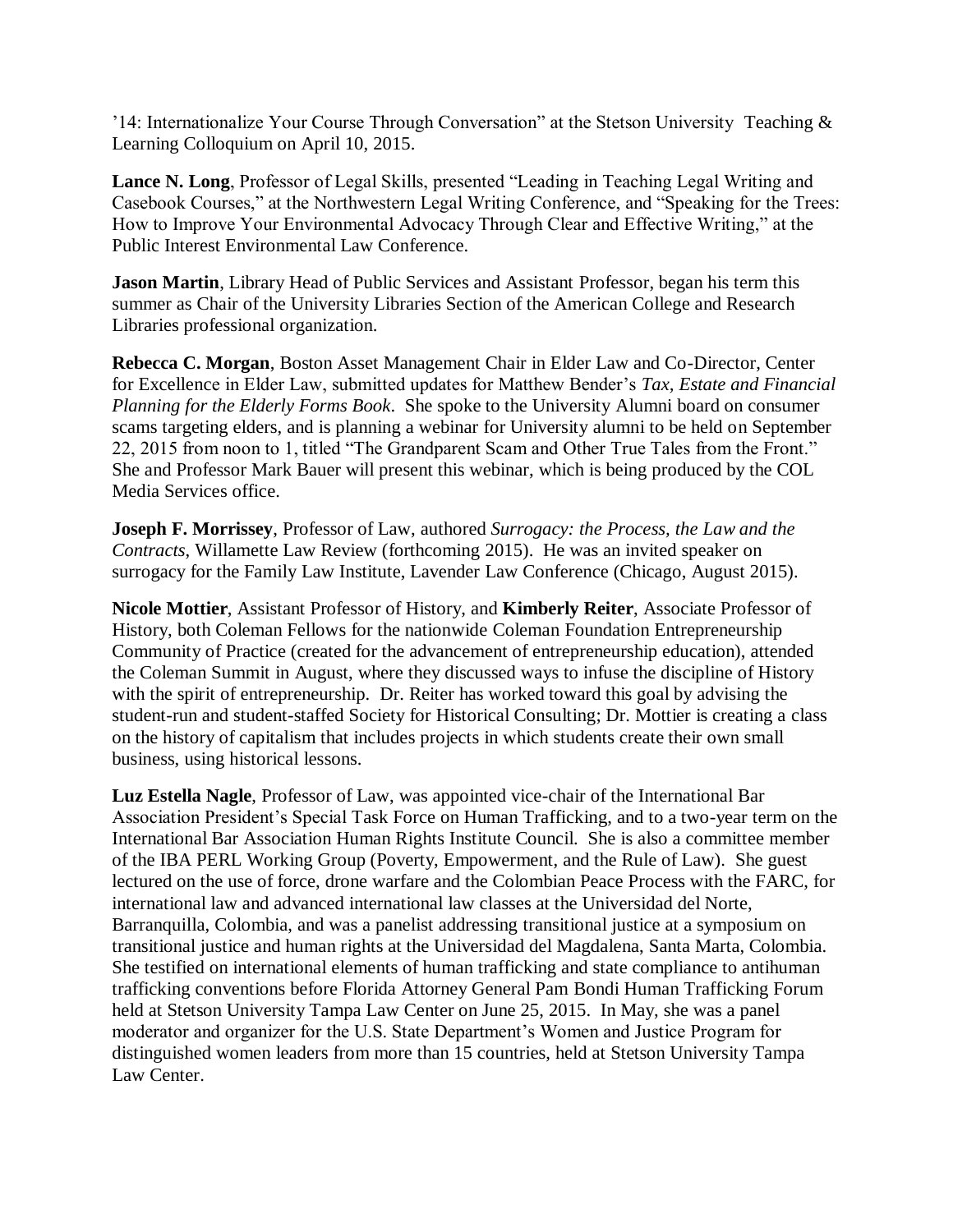**William Nylen**, Professor of Political Science, gave a public presentation to the faculty and students of the Fundação João Pinheiro, Belo Horizonte, Brazil (May 14, 2015) entitled "Politics in the United States: the puzzle of North American conservativism" [A Política nos Estados Unidos: a quebra- cabeça de conservadorismo Norte-Americano].

**Gary Oliphant**, Associate Professor of Management, was awarded a follow-up grant from the Coleman Foundation to support entrepreneurialism on campus. The grant supports the following faculty: **Andy Dehnart**, Visiting Assistant Professor of Communication Studies and Journalism, **Krista Franco**, Assistant Professor of Theatre Arts, **Eric Kurlander**, Professor of History, **Nicole Mottier**, Assistant Professor of History, **Dan Plante**, Professor of Mathematics and Computer Science **Patrece Robinson**, Adjunct Professor in Music, **Ranjini Thaver**, Professor of Economics, and **Nathan Wolek**, Associate Professor of Digital Arts.

**Anthony Perez**, Executive Vice President of Strategy at Orlando Magic, has joined the Department of Marketing as an Adjunct Professor to teach Sport Analytics, bringing with him a vast amount of professional knowledge.

**Ellen S. Podgor**, Gary R. Trombley Family White-Collar Crime Research Professor and Professor of Law, published six books: White Collar Crime: Law and Practice **-** 4th Ed. (West Academic Publishing 2015) (co-authored w/ Jerold H. Israel, Paul D. Borman, and Peter J. Henning) (Teacher's Manual 2015); Statutory and Documentary Supplement for White Collar Crime: Law and Practice - 4th Ed. (West Academic Publishing 2015) (co-authored with Jerold H. Israel, Paul D. Borman, & Peter Henning); Nutshell on White Collar Crime - 5th Ed. (West Academic Publishing 2015) (co-authored with Jerold H. Israel); Mastering Criminal Law 2d Ed. (Carolina Academic Press 2015) (co-authored w/ Peter Henning & Neil Cohen); Mastering Criminal Procedure, Vol. II – The Adjudicative Stage 2d Ed. (Carolina Academic Press 2015) (coauthored with Peter J. Henning, Andrew Taslitz, Margaret L. Paris, & Cynthia Jones); Mastering Criminal Procedure, Vol. I – The Investigative Stage 2d Ed. (Carolina Academic Press 2015) (coauthored with Peter J. Henning, Andrew Taslitz, Margaret L. Paris, & Cynthia Jones). She also wrote *Roger Clark's Role in the Removal of Capital Punishment From the American Law Institute's Model Penal Code*, *in* Essays in Honour of Roger Clark (forthcoming Martinus Nijhoff/Brill 2015).She presented "When and How to Criminalize Regulatory Offenses," at New York University Law School (New York, April 2015). She completed her term as President of the Southeastern Association of Law Schools at its annual conference this summer.

**Harry Price**, Associate Professor of Chemistry, has obtained funds for the second year in a row from the American Chemical Society to partner with a STEM teacher in Volusia County. Additionally, Dr. Price successfully completed the creation of a comprehensive suite of learning modules that will be used to prepare student education majors in the areas of life, earth, and physical science. This work was done as part of the Florida DOE-funded Volusia Center for Excellence in Education (VCEE) Project directed by the Stetson Department of Education.

**Theresa J. Pulley Radwan**, Professor of Law, authored *With Malice Toward One?—Defining Nondischargeability for Debts for Willful and Malicious Injury under Section 523(a)(6) of the Bankruptcy Code*, William & Mary Business Law Review (forthcoming 2016).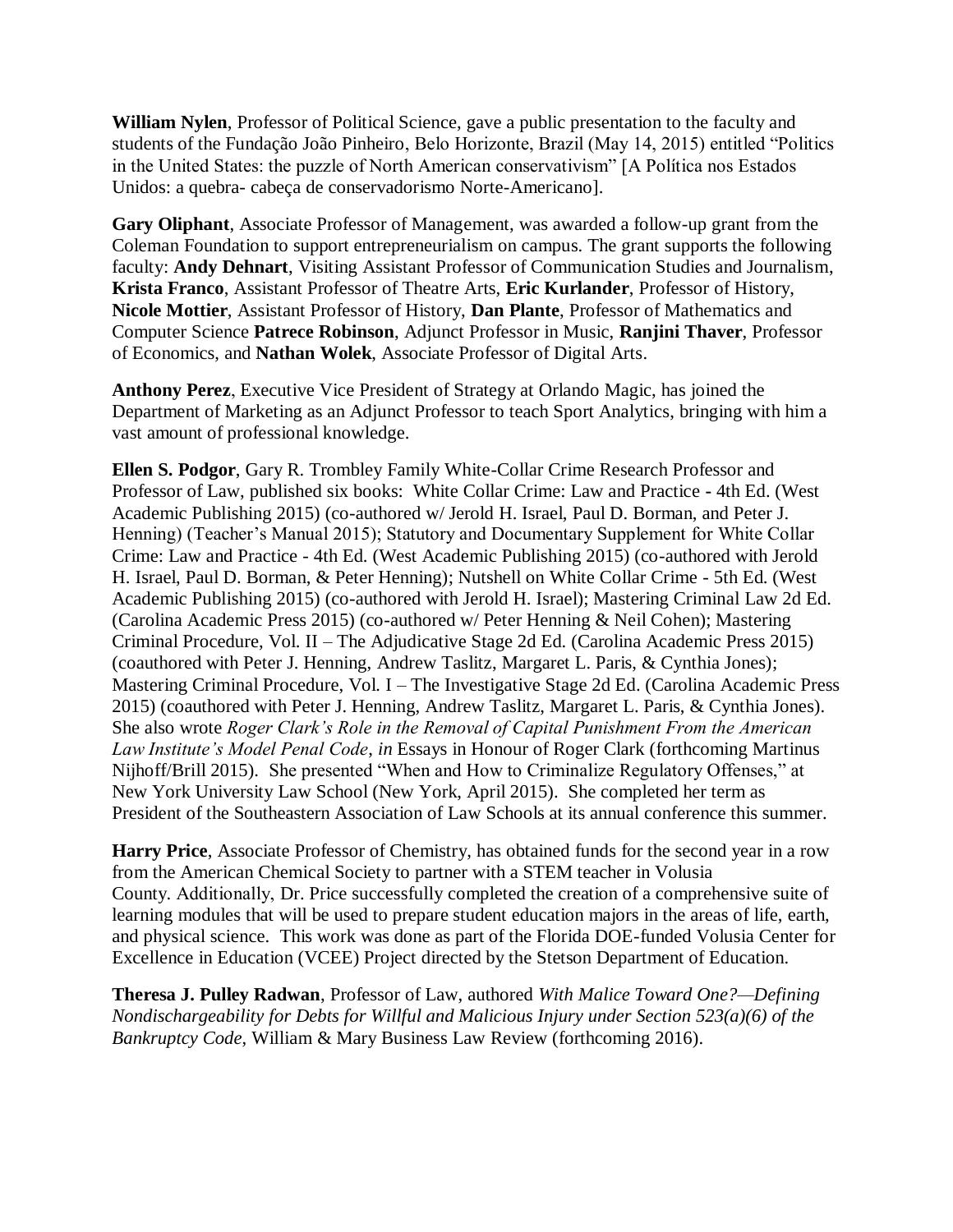**Michele Randall**, Visiting Assistant Professor of English, was "Poet of the Month" in July on [Poetrynet.org,](http://poetrynet.org/) which published a statement of her poetics and four poems. She also published "Nightwatch Alyssum" in *The Potomac Review,* #57, August, 2015.

**Kimberly Reiter**, Associate Professor of History, won a highly competitive Enduring Questions curriculum grant from the National Endowment for the Humanities (NEH). The award-winning question is "What is the Natural State?". Additionally Dr. Reiter won the 2015 Phi Beta Kappa Hague Award for Excellence in Liberal Arts Education.

**Rosalie Richards**, Associate Provost for Faculty Development, co-authored an international handbook "How to Run a Regional Science & Engineering Fair" which is accessible online at [http://regionalsciencefair.wordpress.com.](http://regionalsciencefair.wordpress.com/) Richards was invited to the International Science & Engineering Fair in Pittsburg to facilitate a workshop for over 120 science fair directors from across the globe on May 13, 2015.

**Rosalie Richards**, Associate Provost for Faculty Development, and **Alicia Slater**, Professor and Chair of Biology, co-presented a poster at the Stetson University Teaching & Learning Colloquium on April 10, 2015 entitled "Building It As We Fly: Innovative Project Design. *The Brown Center for Faculty Innovation & Excellence as a Case Study*".

**Gail L. Richmond,** Visiting Professor of Law, serves on the nominating committee for the American Bar Association Section of Taxation during 2015-16. She received a Distinguished Service Award at the summer 2015 meeting of the Southeastern Association of Law Schools (for which organization she serves as Secretary and a member of the Board of Trustees), and will be a member of the American Bar Association–Association of American Law Schools site inspection team for the University of South Carolina School of Law in October 2015.

**Maria Rickling**, Assistant Professor of Accounting, attended the Deloitte Foundation/Federation of Schools of Accountancy Faculty Consortium during May 29th – 30th, 2015 in Westlake, Texas. In support of her newly appointed position of Provost Faculty Fellow for First Year Seminars she also attended the Institute on Developing and Sustaining First Year Seminars July 25th – 26th in Atlanta, Georgia.

**Leila Roach**, Associate Professor of Counselor Education, presented an educational session entitled "An Artifact Group Experience: A powerful and meaningful experience for counselors, clients and students," at the National ASERVIC Conference on Spirituality, Ethics, Religion, and Values in Counseling Conference in New York City on July 18.

**Matt Roberts**, Associate Professor of Digital Arts, presented *Unknown Meetings*, his augment reality collaboration with **Terri Witek**, Professor of English, at two international conferences over the summer. The work was juried for inclusion as part of xCoAx 2015 in Glasgow, Scotland and the International Symposium on Electronic Art (ISEA) in Vancouver, British Columbia.

**Mario Rodriguez**, Assistant Professor of Communication and Media Studies, presented a paper entitled "Nothing But Ruin Awaits: Seduction in Tecmo's Deception IV," at the Cultural Studies Association National Conference, in Riverside CA on May 22.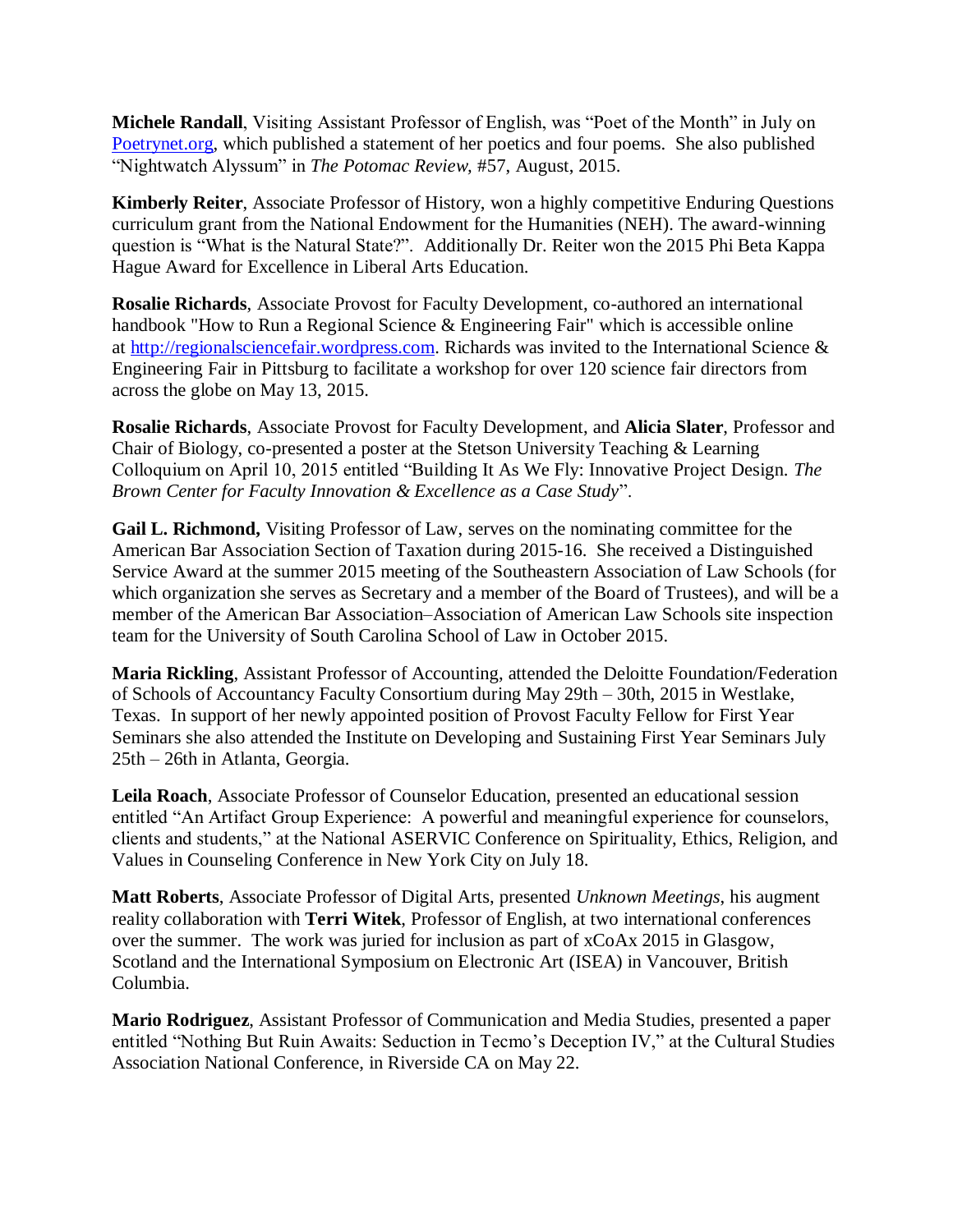**Charles H. Rose III**, Professor of Excellence in Trial Advocacy and Director of the Center for Excellence in Advocacy, published Fundamental Trial Advocacy, 3d ed. (West 2015). He coached recent graduate Chad Florin in the annual Top Gun competition in Waco, Texas, and served as the chair and presenter at Stetson's Annual EATS conference this May. Over the summer Professor Rose served as the senior instructor and course designer for Stetson's Ireland Advocacy program and the inaugural Oxford Advocacy program. These two programs combined to teach over 84 Irish lawyers and law students, and 41 law students from places as far away as Oregon and New Dehli, India. These programs were a shared initiative of both the Advocacy Center and International Law Department and would have been impossible without the support of **J.R. Swanegan**, International Law Director.

**Susan D. Rozelle**, Associate Dean for Faculty and Professor of Law, was cited by Justice Steven Breyer in Glossip v. Gross, 135 S.Ct. 2726 (June 29, 2015) (dissenting), for her work on death qualification. She wrote the Op-Ed, *Two ways to make death penalty cases fairer*, Tampa Bay Times (July 7, 2015), and *How to Eat the Elephant in the Legal Academy*, Columbia Journal of Gender and Law (forthcoming Fall 2015). She is co-founder and co-chair of the new Association of American Law Schools Section for Associate Deans, and serving on the Planning Committee for that Section's inaugural AALS Annual Meeting programming. She also serves on the AALS Committee to Review Scholarly Papers.

**Susan Ryan**, Betty Drees Johnson Dean of the duPont-Ball Library & Learning Technologies, accepted the Florida Library Association's annual Innovation Award on behalf of the duPont-Ball Library at the Florida Library Association's Annual Conference in Orlando in May. The award recognized the library's 3D printing collaborations with Stetson's Department of Chemistry.

**Susan Ryan**, Betty Drees Johnson Dean of the duPont-Ball Library & Learning Technologies, and **Tandy Grubbs**, Professor of Chemistry, presented "Beyond MakerSpaces: Integrating 3D Printing into the Curriculum" in May at the Florida Library Association's Annual Conference in Orlando. In June, Ms. Ryan and Dr. Grubbs presented "Can You Print That? Collaborative 3D Projects Drive Curricular Innovation" in June at the American Library Association's Annual Conference in San Francisco.

**Greg Sapp**, Associate Professor of Religious Studies, collaborated with the President's Office and the Grants Office for a \$10,000 grant from the Sarah George Charitable Trust to support the Spring Hill Community and La Casita Cultural Latina.

**Julie Schmitt**, Associate Professor of Theatre Arts, attended the annual conference of the Association for Theatre in Higher Education (ATHE) in Montreal, Quebec. She continues to serve as an officer in the organization and participated in a panel discussion about outreach by liberal arts institutions to emerging scholars.

**Lynn Schoenberg**, Dean of Students, presented "Stress, Sleep & Resiliency- A Holistic and Strategic Effort," May 2015, American College Health Association (ACHA) Conference in Orlando, Florida.

**Leander Seah**, Assistant Professor of History, organized a session and presented a paper, "Bridging Republican China with Southeast Asia: National Jinan University and Nanyang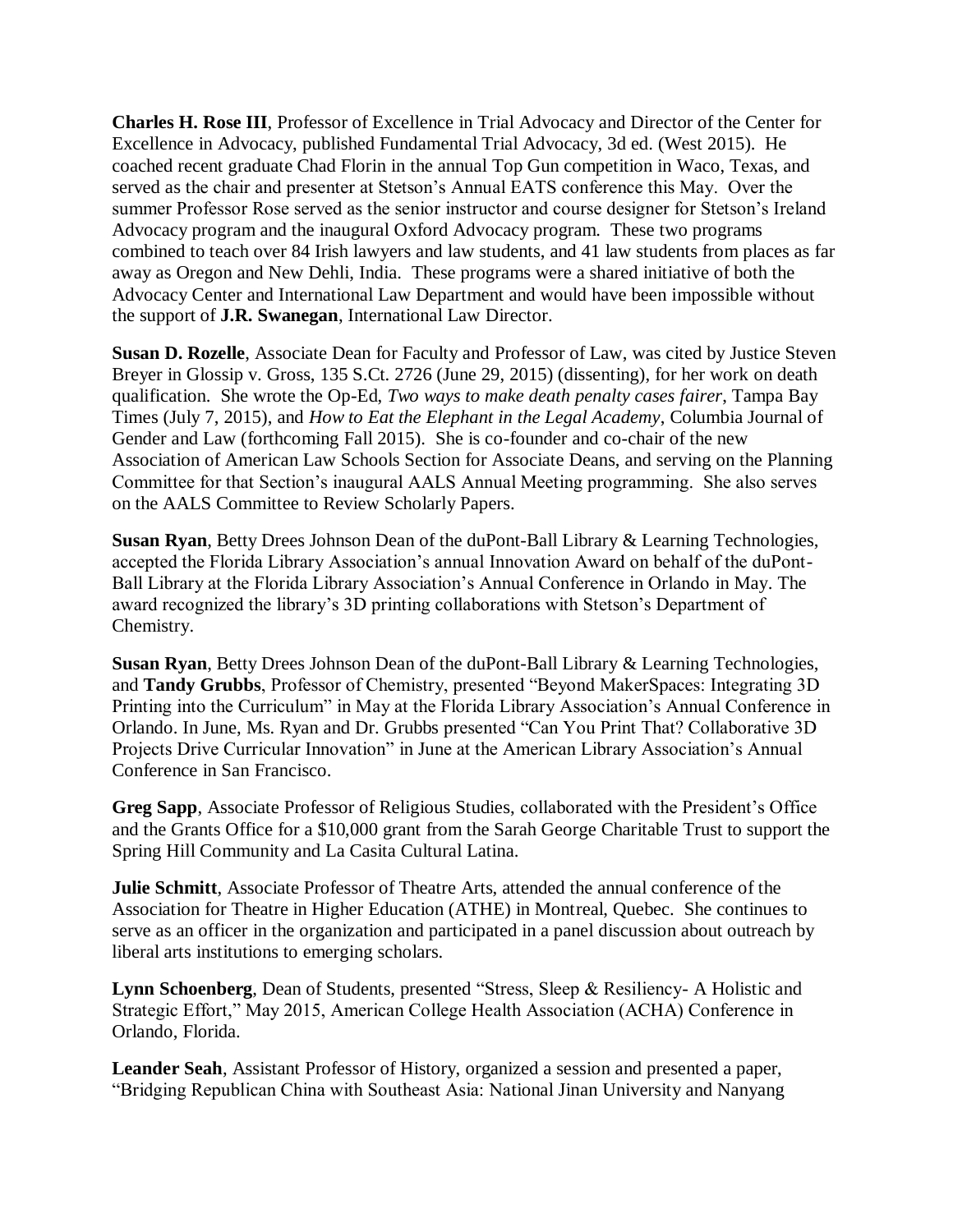Chinese Identity during the Nanjing Decade, 1927-1937," at the international Asian Association of World Historians Third Congress in Singapore.

**John Sheehy**, Coordinator of Career and Professional Development, became the Chair of the Colleges of Central Florida Career Centers, a consortium of small, private colleges pooling resources to offer professional development and an end of year career fair.

**Paul Sibbald**, Assistant Professor of Chemistry, was invited to participate in the Project Kaleidoscope's weeklong Summer Leadership Institute for STEM Faculty in Colorado 25-30, 2015.

**Stacey-Rae Simcox**, Associate Professor of Legal Skills and Director, Veterans Advocacy Clinic, presented "VA Incompetency Determinations," at The Consortium for Risk-Based Firearm Policy (Duke University, May 2015). She was both a panelist and a discussant at SEALS (Boca Raton, August 2015). She is a member of the Tampa Bay Board of MyVA, the first board in the nation designed by the VA to work with community partners, and she was recently appointed to serve as the Reporter for the Uniform Law Commission, Veterans Court Act Committee.

**Alicia Slater**, Professor of Biology, was appointed as an Associate Editor for the journal *Freshwater Science*.

**Sven Smith**, Assistant Professor of Sociology, participated in the NYU Faculty Research Network Summer seminar "Ditch the In-Class Lecture – Add Active Learning" in June 8-12, 2015 at New York University.

**Jud Stryker**, Professor of Accounting and Eugene M. Lynn Professor of Business, and his wife, Barbara, were featured in "Two of a Kind," an article in the Summer, 2015 edition of "Best in Care" magazine (a Florida Hospital publication) raising awareness of normal pressure hydrocephalus (NPH). Dr. Stryker was also interviewed for a TV program by Bolder Broadcasting: Growing Bolder - Raising Awareness of NPH.

**Page Thanasiu** earned the national credential of Registered Play Therapist-Supervisor, which will enhance the profile of our certificate program in Play Therapy. Dr. Thanasiu made two presentations with our current students at the Florida Counseling Association Conference in Orlando Florida on September 11: "A Service Learning Model for Teaching Play Therapy Skills" and "Using Expressive Arts in Self-Supervision."

**Rebecca S. Trammell**, Dolly & Homer Hand Library Director and Professor of Law received her Ph.D. in Computing Technology in Education from Nova Southeastern University in June 2015. Her dissertation, *Technology and Legal Research: What is Taught and What is Used in the Practice of Law*, is available at [http://nsuworks.nova.edu/gscis\\_etd/58/.](http://nsuworks.nova.edu/gscis_etd/58/) Professor Trammell also chairs the Southeastern Association of Law Schools Distance Learning Committee. As part of the SEALS 2015 annual conference, she organized a four-program Distance Learning Workshop, and presented "Educating the Digital Lawyer."

**Stephanie A. Vaughan,** Associate Dean for student Engagement and Professor of Legal Skills, was appointed to the newly created Associate Dean position in order to guide students through their development into significant advocates, practitioners and individuals, blending their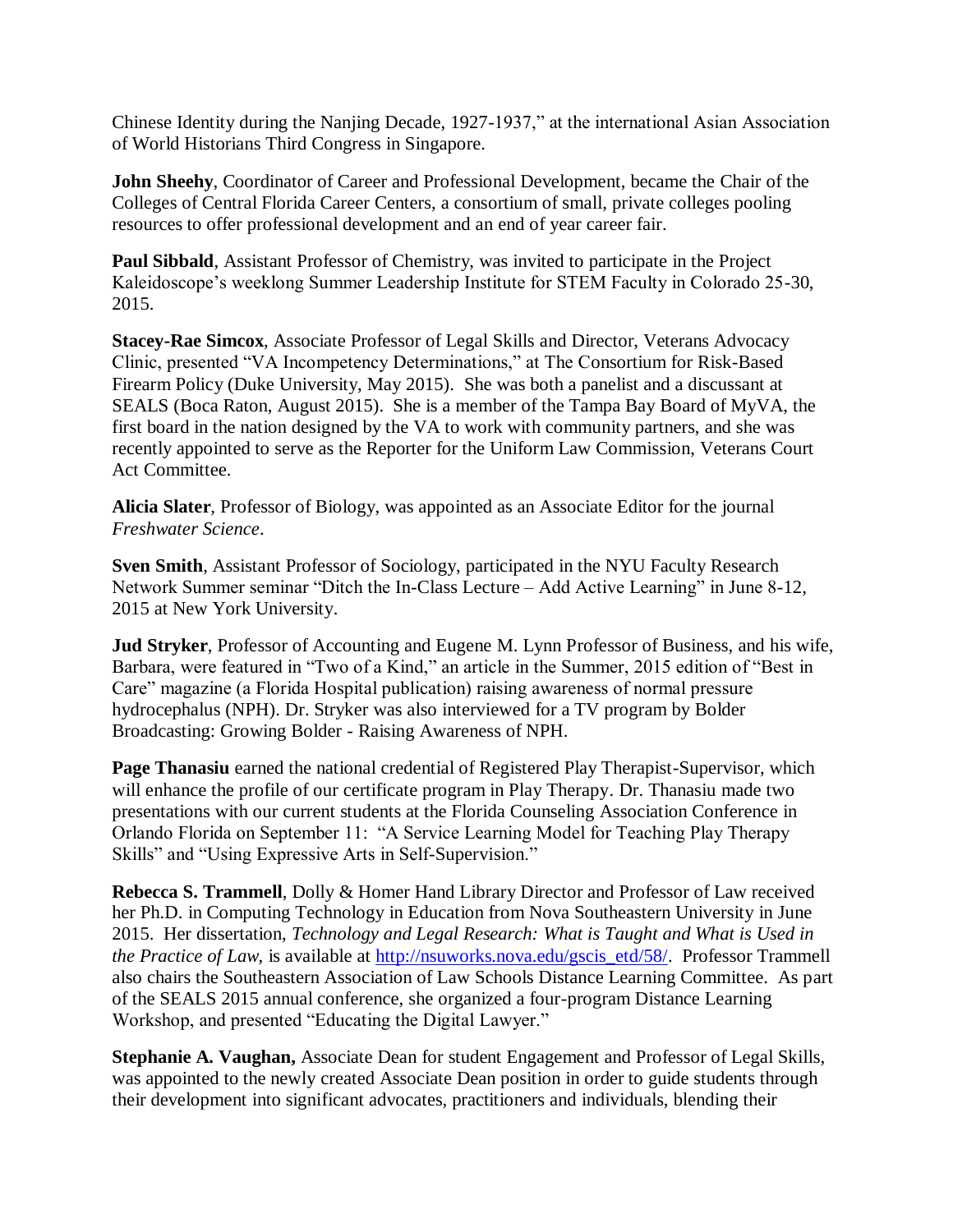academic experience with co-curricular and extracurricular experiences to prepare the whole graduate. Over the summer Dean Vaughan, along with Professors Joiner and Rose, participated as an instructor for Stetson's Ireland Advocacy program and was the Resident Director for the inaugural Oxford Advocacy program.

**Tanner Vickers**, Associate Director of Student Development and Campus Vibrancy, was reappointed to the NASPA Florida Assessment Knowledge Community as its statewide chair.

**Jean Wald**, Research Librarian and Assistant Professor, presented "Pianists Speak! Musicians in Conversation with Robert Dumm, 1959-2008" in June at the joint meeting of the International Association for Music Libraries, Archives, and Documentation Centers and the American Musicological Society at the Julliard School in New York City.

**Alexis Walker**, Assistant Professor of Political Science, went to the Annual Meeting of the American Political Science Association to receive the 2015 American Political Science Association William Anderson Award for the Best Doctoral Dissertation in the Field of State and Local politics, Federalism, or Intergovernmental Relations.

**Rebecca Watts**, Associate Professor of Communication and Media Studies, presented a paper entitled "Communicating the Trans-Atlantic Dimensions of Slavery through Heritage Tourism at Plantation Sites in the U.S. South," on a competitive paper panel focused on the heritage of the slave trade at the international conference Trans-Atlantic Dialogues on Cultural Heritage: Heritage, Tourism, and Traditions in Liverpool, England, in July. The conference was organized by the Ironbridge International Institute for Cultural Heritage, University of Birmingham, UK.

**Rusty Witek**, Professor of Creative Arts, presented a paper entitled "If a Way to the Better There Be: Excellence, Mere Competence, and The Worst Comics Ever Made" as part of an international symposium on "Comics Interaction" at the University of Amsterdam in the Netherlands.

**Nathan Wolek**, Associate Professor of Digital Arts, hosted a meeting of four developers from the Jamoma project on the DeLand campus. Members of the group travelled from Kansas City, San Diego, Norway, and Switzerland to participate in this intense, week-long workshop to discuss and plan for the future of this artistic research project. Dr. Wolek is featured as part of the inaugural Faculty Focus exhibition in the Hand Art Center. The sound installations will be on exhibit until October 17.

**Kirsten Work**, Professor of Biology, was awarded \$6,000 from the St. Johns River Water Management District for Volusia Blue Spring Water Resource Value Monitoring.

**Kevin Winchell**, Assistant Director of Community Engagement, won a \$1,000 award from Florida Campus Compact.

## **Notable Department and Interdisciplinary Events**

The **Department of Counselor Education** has two new certificate programs. The Play Therapy Certificate program, under the leadership of **Page Thanasiu**, Assistant Professor of Counselor Education, graduated the first cohort of students on August  $15<sup>th</sup>$ . As part of this program, the Department offered two new courses for Continuing Education and graduate credit: Play